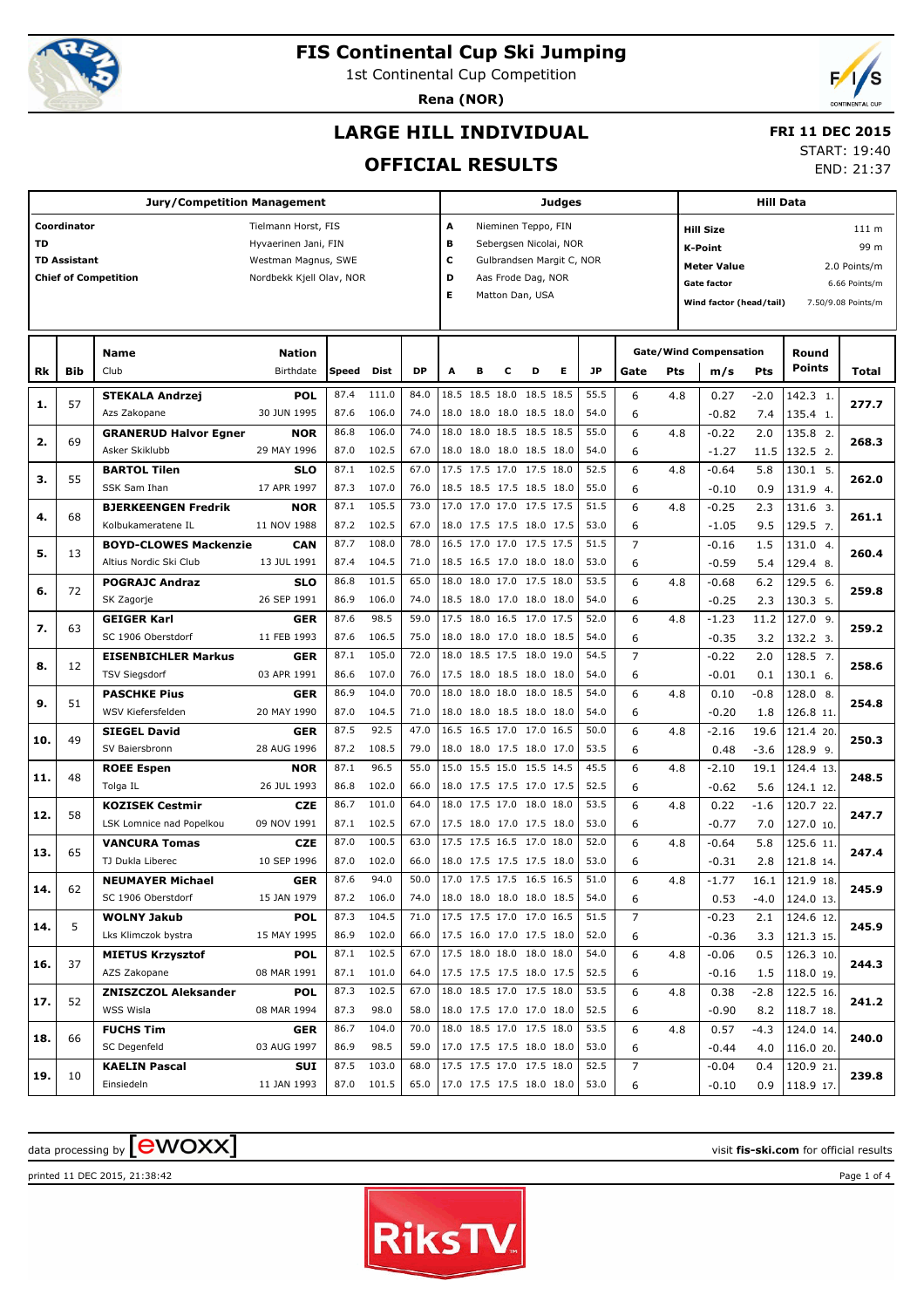

1st Continental Cup Competition

**Rena (NOR)**



END: 21:37

### **LARGE HILL INDIVIDUAL**

#### **FRI 11 DEC 2015** START: 19:40

### **OFFICIAL RESULTS**

|           |                | <b>Name</b>                | <b>Nation</b> |              |             |           |      |   |                          |   |                          |           | <b>Gate/Wind Compensation</b> |            |         |        | Round            |       |
|-----------|----------------|----------------------------|---------------|--------------|-------------|-----------|------|---|--------------------------|---|--------------------------|-----------|-------------------------------|------------|---------|--------|------------------|-------|
| <b>Rk</b> | <b>Bib</b>     | Club                       | Birthdate     | <b>Speed</b> | <b>Dist</b> | <b>DP</b> | A    | в | c                        | D | Е                        | <b>JP</b> | Gate                          | <b>Pts</b> | m/s     | Pts    | <b>Points</b>    | Total |
| 20.       | 67             | <b>ASCHENWALD Philipp</b>  | <b>AUT</b>    | 86.8         | 102.0       | 66.0      |      |   | 18.0 18.5 18.0 18.0 18.0 |   |                          | 54.0      | 6                             | 4.8        | 0.14    | $-1.0$ | 123.8 15.        | 238.7 |
|           |                | SC Mayerhofen-Tirol        | 12 NOV 1995   | 87.0         | 96.5        | 55.0      |      |   | 18.0 17.5 17.0 17.5 17.5 |   |                          | 52.5      | 6                             |            | $-0.82$ | 7.4    | 114.9 22.        |       |
| 21.       | 47             | <b>HVALA Jaka</b>          | <b>SLO</b>    | 86.8         | 95.0        | 52.0      |      |   | 16.5 17.0 17.5 17.0 17.0 |   |                          | 51.0      | 6                             | 4.8        | $-1.21$ | 11.0   | 118.8 26.        | 238.5 |
|           |                | Ssk Ponikve                | 15 JUL 1993   | 87.2         | 98.0        | 58.0      |      |   |                          |   | 17.5 18.0 17.5 17.5 17.5 | 52.5      | 6                             |            | $-1.01$ | 9.2    | 119.7 16.        |       |
| 22.       | 1              | <b>SJOEEN Phillip</b>      | <b>NOR</b>    | 87.3         | 101.0       | 64.0      |      |   | 17.5 18.0 17.0 18.0 18.0 |   |                          | 53.5      | $\overline{7}$                |            | $-0.52$ | 4.7    | 122.2 17.        | 237.2 |
|           |                | Bekkelaget SK              | 24 DEC 1995   | 86.6         | 99.5        | 61.0      |      |   | 17.5 17.5 18.5 17.5 18.0 |   |                          | 53.0      | 6                             |            | $-0.11$ | 1.0    | 115.0 21.        |       |
| 23.       | 15             | <b>STURSA Vojtech</b>      | <b>CZE</b>    | 86.4         | 99.0        | 60.0      |      |   | 17.0 17.5 16.5 17.0 17.5 |   |                          | 51.5      | 6                             | 4.8        | $-0.21$ | 1.9    | 118.2 27.        | 232.1 |
|           |                | Dukla Liberec              | 03 AUG 1995   | 86.6         | 96.5        | 55.0      |      |   |                          |   | 16.0 17.0 16.5 17.0 16.5 | 50.0      | 6                             |            | $-0.98$ | 8.9    | 113.9 23.        |       |
| 24.       | 73             | <b>ALTENBURGER Florian</b> | <b>AUT</b>    | 86.7         | 96.5        | 55.0      |      |   | 17.5 17.5 17.0 17.0 16.5 |   |                          | 51.5      | 6                             | 4.8        | $-0.86$ | 7.8    | 119.1 23.        | 231.8 |
|           |                | SC Seekirchen-Salzburg     | 02 NOV 1993   | 86.9         | 95.5        | 53.0      |      |   |                          |   | 17.0 17.5 17.0 17.0 17.5 | 51.5      | 6                             |            | $-0.90$ | 8.2    | 112.7 25.        |       |
| 25.       | 34             | <b>TOROK Eduard</b>        | <b>ROU</b>    | 86.9         | 99.0        | 60.0      |      |   | 17.5 17.5 17.0 17.0 17.0 |   |                          | 51.5      | 6                             | 4.8        | $-0.29$ | 2.6    | 118.9 25.        | 230.9 |
|           |                | CSS Dinamo Rasnov          | 02 MAY 1997   | 86.9         | 95.0        | 52.0      |      |   |                          |   | 17.0 17.0 16.5 17.0 16.0 | 50.5      | 6                             |            | $-1.05$ | 9.5    | 112.0 26.        |       |
| 26.       | $\overline{2}$ | <b>AUNE Joakim</b>         | <b>NOR</b>    | 87.2         | 100.5       | 63.0      |      |   | 17.5 16.5 16.5 16.5 17.5 |   |                          | 50.5      | $\overline{7}$                |            | $-0.49$ | 4.4    | 117.9 29.        | 230.8 |
|           |                | Byaasen                    | 10 AUG 1993   | 86.9         | 95.5        | 53.0      |      |   |                          |   | 17.0 16.5 16.5 17.0 17.0 | 50.5      | 6                             |            | $-1.04$ | 9.4    | 112.9 24.        |       |
| 27.       | 14             | <b>DIETHART Thomas</b>     | <b>AUT</b>    | 86.6         | 98.0        | 58.0      | 17.5 |   | 18.0 17.5 18.0 17.5      |   |                          | 53.0      | 6                             | 4.8        | $-0.22$ | 2.0    | 117.8 30.        | 229.2 |
|           |                | UVB Hinzenbach-Oberoesterr | 25 FEB 1992   | 86.8         | 95.5        | 53.0      |      |   |                          |   | 17.0 18.0 17.0 17.0 17.5 | 51.5      | 6                             |            | $-0.76$ | 6.9    | 111.4 27.        |       |
| 28.       | 45             | <b>NAGLIC Tomaz</b>        | <b>SLO</b>    | 86.5         | 100.0       | 62.0      | 17.5 |   | 18.0 17.5 18.0 18.0      |   |                          | 53.5      | 6                             | 4.8        | 0.18    | $-1.3$ | 119.0 24.        | 228.6 |
|           |                | SSK Alpina Ziri            | 18 JUL 1989   | 86.9         | 93.5        | 49.0      |      |   |                          |   | 17.0 17.0 16.5 16.5 16.5 | 50.0      | 6                             |            | $-1.17$ |        | $10.6$ 109.6 28. |       |
| 29.       | $\overline{7}$ | <b>SARDYKO Alexander</b>   | <b>RUS</b>    | 87.4         | 101.5       | 65.0      |      |   | 17.0 17.0 16.5 18.0 17.5 |   |                          | 51.5      | $\overline{7}$                |            | $-0.16$ | 1.5    | 118.0 28.        | 226.4 |
|           |                | Sdushor CSP N.Novgorod-Kr  | 08 MAY 1990   | 86.8         | 93.5        | 49.0      |      |   | 17.5 17.5 16.5 16.5 17.0 |   |                          | 51.0      | 6                             |            | $-0.93$ | 8.4    | 108.4 29.        |       |
| 30.       | 25             | <b>SINKOVEC Jure</b>       | <b>SLO</b>    | 87.0         | 98.5        | 59.0      |      |   | 17.5 17.5 17.5 17.5 17.5 |   |                          | 52.5      | 6                             | 4.8        | $-0.57$ | 5.2    | 121.5 19.        | 121.5 |
|           |                | <b>SSK SAM Ihan</b>        | 03 JUL 1985   |              |             |           |      |   |                          |   |                          |           |                               |            |         |        |                  |       |

|     |    | Not qualified for final round                         |                           |      |      |      |                          |  |      |   |     |         |      |       |
|-----|----|-------------------------------------------------------|---------------------------|------|------|------|--------------------------|--|------|---|-----|---------|------|-------|
| 31. | 64 | <b>BJOERENG Joacim Oedegaard</b><br>Roeykenhopp       | <b>NOR</b><br>14 DEC 1995 | 87.2 | 95.0 | 52.0 | 17.0 17.5 17.5 17.5 17.5 |  | 52.5 | 6 | 4.8 | $-0.90$ | 8.2  | 117.5 |
| 32. | 70 | <b>AIGNER Clemens</b><br>SV Innsbruck-Bergisel-Tirol  | <b>AUT</b><br>02 FEB 1993 | 86.7 | 98.5 | 59.0 | 17.5 17.5 17.5 17.5 17.5 |  | 52.5 | 6 | 4.8 | $-0.12$ | 1.1  | 117.4 |
| 33. | 36 | <b>GLASDER Michael</b><br>Norge Ski Club              | <b>USA</b><br>27 MAR 1989 | 87.7 | 98.0 | 58.0 | 17.5 18.0 17.5 17.5 17.5 |  | 52.5 | 6 | 4.8 | $-0.17$ | 1.5  | 116.8 |
| 34. | 60 | <b>TOLLINGER Elias</b><br>SV Innsbruck-Bergisel-Tirol | <b>AUT</b><br>25 MAR 1995 | 87.4 | 93.5 | 49.0 | 17.0 17.0 16.5 16.5 16.5 |  | 50.0 | 6 | 4.8 | $-1.23$ | 11.2 | 115.0 |
| 35. | 28 | <b>EGLOFF Luca</b><br>Grabserberg                     | <b>SUI</b><br>06 JUN 1995 | 87.6 | 98.0 | 58.0 | 17.0 17.0 16.5 16.5 16.5 |  | 50.0 | 6 | 4.8 | $-0.19$ | 1.7  | 114.5 |
| 36. | 29 | KIM Hyun-ki<br>High1 Resort                           | <b>KOR</b><br>09 FEB 1983 | 86.8 | 97.0 | 56.0 | 17.0 17.5 17.5 17.0 17.0 |  | 51.5 | 6 | 4.8 | $-0.17$ | 1.5  | 113.8 |
| 37. | 59 | <b>HUBER Stefan</b><br>SC Seekirchen-Salzburg         | <b>AUT</b><br>08 MAR 1994 | 86.0 | 96.5 | 55.0 | 17.0 18.0 17.5 17.5 17.5 |  | 52.5 | 6 | 4.8 | $-0.15$ | 1.4  | 113.7 |
| 38. | 40 | <b>ZOGRAFSKI Vladimir</b><br><b>NSA</b>               | <b>BUL</b><br>14 JUL 1993 | 87.2 | 93.5 | 49.0 | 17.0 18.0 16.0 17.0 16.5 |  | 50.5 | 6 | 4.8 | $-1.00$ | 9.1  | 113.4 |
| 39. | 21 | <b>ALEXANDER Nicholas</b><br>Lebanon Outing Club      | <b>USA</b><br>24 AUG 1988 | 86.5 | 98.0 | 58.0 | 17.0 17.0 16.5 16.5 16.5 |  | 50.0 | 6 | 4.8 | $-0.05$ | 0.5  | 113.3 |
| 40. | 17 | <b>BRASME Paul</b><br><b>U.S VENTRON</b>              | <b>FRA</b><br>03 AUG 1997 | 86.8 | 97.0 | 56.0 | 17.0 16.5 16.5 16.5 16.5 |  | 49.5 | 6 | 4.8 | $-0.28$ | 2.5  | 112.8 |
| 41. | 56 | <b>BIEGUN Krzysztof</b><br>SS-R LZS Sokol Szczyrk     | <b>POL</b><br>21 MAY 1994 | 87.2 | 97.5 | 57.0 | 17.0 16.5 15.5 16.0 16.5 |  | 49.0 | 6 | 4.8 | $-0.19$ | 1.7  | 112.5 |

# $\frac{1}{2}$  data processing by  $\boxed{\text{ewOX}}$

printed 11 DEC 2015, 21:38:42 Page 2 of 4

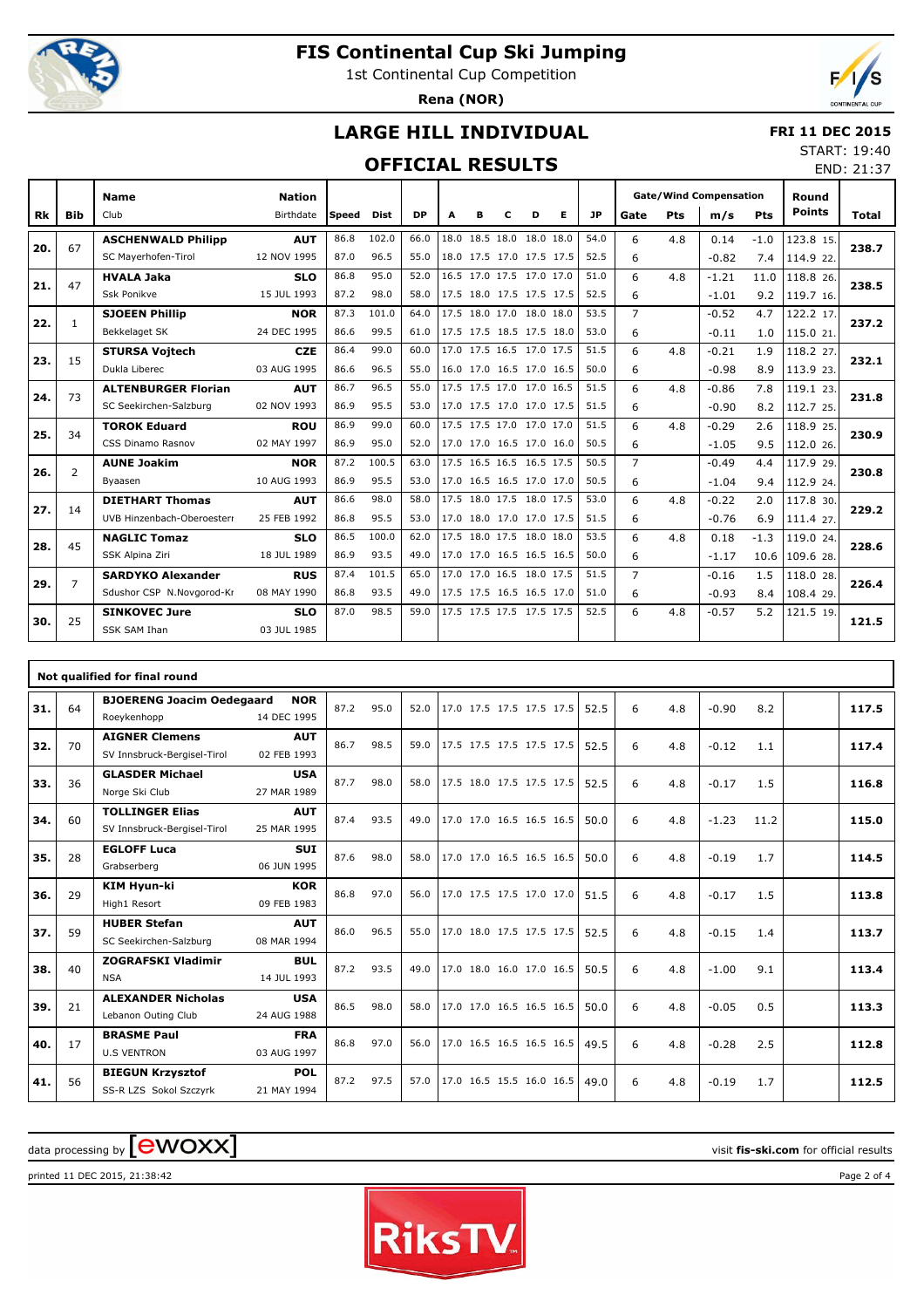

1st Continental Cup Competition

**Rena (NOR)**



#### **LARGE HILL INDIVIDUAL**

#### **FRI 11 DEC 2015**

#### **OFFICIAL RESULTS**

START: 19:40 END: 21:37

|     |            |                                         |             |       |            |           |                          |   |   |   |   |      |                |            |                               |            |               | <b>LIVD. ZI.J/</b> |
|-----|------------|-----------------------------------------|-------------|-------|------------|-----------|--------------------------|---|---|---|---|------|----------------|------------|-------------------------------|------------|---------------|--------------------|
|     |            | Name                                    | Nation      |       |            |           |                          |   |   |   |   |      |                |            | <b>Gate/Wind Compensation</b> |            | Round         |                    |
|     |            |                                         |             |       |            |           |                          |   |   |   |   |      |                |            |                               |            | <b>Points</b> |                    |
| Rk  | <b>Bib</b> | Club                                    | Birthdate   | Speed | Dist       | <b>DP</b> | A                        | в | c | D | Е | JP   | Gate           | <b>Pts</b> | m/s                           | <b>Pts</b> |               | Total              |
|     |            | <b>ROCH DUPLAND Thomas</b>              | <b>FRA</b>  | 87.4  | 97.5       | 57.0      |                          |   |   |   |   |      |                |            |                               |            |               |                    |
| 42. | 6          | Saint Gervais                           | 03 FEB 1996 |       |            |           | 16.5 17.5 17.0 17.5 17.5 |   |   |   |   | 52.0 | $\overline{7}$ |            | $-0.33$                       | 3.0        |               | 112.0              |
|     |            | <b>BICKNER Kevin</b>                    | <b>USA</b>  |       |            |           |                          |   |   |   |   |      |                |            |                               |            |               |                    |
| 43. | 44         | Norge Ski Club                          | 23 SEP 1996 |       | 86.6 100.5 | 63.0      | 17.0 16.5 17.0 16.0 16.5 |   |   |   |   | 50.0 | 6              | 4.8        | 0.81                          | $-6.1$     |               | 111.7              |
|     |            | <b>LINDVIK Marius</b>                   | <b>NOR</b>  |       |            |           |                          |   |   |   |   |      |                |            |                               |            |               |                    |
| 44. | 43         | Raelingen Skiklubb                      | 27 JUN 1998 | 86.5  | 92.5       | 47.0      | 15.0 15.5 15.0 15.5 15.5 |   |   |   |   | 46.0 | 6              | 4.8        | $-1.46$                       | 13.3       |               | 111.1              |
|     |            | <b>BIELA Stanislaw</b>                  | <b>POL</b>  |       |            |           |                          |   |   |   |   |      |                |            |                               |            |               |                    |
| 45. | 39         | UKS SOLTYSIANIE STARE BYST              | 02 APR 1994 | 87.0  | 94.0       | 50.0      | 17.0 17.0 17.0 17.0 16.0 |   |   |   |   | 51.0 | 6              | 4.8        | $-0.56$                       | 5.1        |               | 110.9              |
|     |            | <b>KLUSEK Bartlomiej</b>                | <b>POL</b>  |       |            |           |                          |   |   |   |   |      |                |            |                               |            |               |                    |
| 46. | 61         | LKS Klmczok Bystra                      | 15 JAN 1993 | 87.5  | 90.0       | 42.0      | 15.0 15.0 16.0 14.5 14.5 |   |   |   |   | 44.5 | 6              | 4.8        | $-2.09$                       | 19.0       |               | 110.3              |
|     |            |                                         |             |       |            |           |                          |   |   |   |   |      |                |            |                               |            |               |                    |
| 47. | 30         | <b>BIRCHLER Tobias</b>                  | <b>SUI</b>  | 86.6  | 95.0       | 52.0      | 17.5 18.0 17.0 17.0 17.0 |   |   |   |   | 51.5 | 6              | 4.8        | $-0.17$                       | 1.5        |               | 109.8              |
|     |            | Einsiedeln                              | 29 JUL 1997 |       |            |           |                          |   |   |   |   |      |                |            |                               |            |               |                    |
| 48. | 33         | <b>VALTA Ossi-Pekka</b>                 | <b>FIN</b>  | 87.2  | 95.5       | 53.0      | 17.0 17.5 16.5 16.5 16.0 |   |   |   |   | 50.0 | 6              | 4.8        | $-0.19$                       | 1.7        |               | 109.5              |
|     |            | Lahden Hiihtoseura                      | 22 NOV 1991 |       |            |           |                          |   |   |   |   |      |                |            |                               |            |               |                    |
| 49. | 71         | <b>JUSTIN Rok</b>                       | <b>SLO</b>  | 86.5  | 94.0       | 50.0      | 17.0 17.0 17.0 17.0 17.5 |   |   |   |   | 51.0 | 6              | 4.8        | $-0.33$                       | 3.0        |               | 108.8              |
|     |            | SSD Stol Zirovnica                      | 06 APR 1993 |       |            |           |                          |   |   |   |   |      |                |            |                               |            |               |                    |
| 50. | 53         | <b>CECON Federico</b>                   | <b>ITA</b>  | 87.0  | 96.0       | 54.0      | 17.0 17.0 16.0 17.0 16.5 |   |   |   |   | 50.5 | 6              | 4.8        | 0.08                          | $-0.6$     |               | 108.7              |
|     |            | GRUPPO SCIATORI FIAMME GI. 11 JUN 1994  |             |       |            |           |                          |   |   |   |   |      |                |            |                               |            |               |                    |
| 50. | 50         | <b>TROFIMOV Roman Sergeevich</b>        | <b>RUS</b>  | 87.0  | 92.0       | 46.0      | 16.5 16.0 17.0 16.5 16.5 |   |   |   |   | 49.5 | 6              | 4.8        | $-0.93$                       | 8.4        |               | 108.7              |
|     |            | Sdushor CSP N. Novgorod                 | 19 NOV 1989 |       |            |           |                          |   |   |   |   |      |                |            |                               |            |               |                    |
|     |            | <b>NOUSIAINEN Eetu</b>                  | <b>FIN</b>  |       |            |           |                          |   |   |   |   |      |                |            |                               |            |               |                    |
| 52. | 22         | Puijo Ski club                          | 29 APR 1997 | 86.7  | 95.0       | 52.0      | 16.5 16.5 16.0 16.5 16.0 |   |   |   |   | 49.0 | 6              | 4.8        | $-0.25$                       | 2.3        |               | 108.1              |
|     |            | <b>LANIN Ivan</b>                       | <b>RUS</b>  |       |            |           |                          |   |   |   |   |      |                |            |                               |            |               |                    |
| 53. | 27         | Sdushor CSP N.Novgorod-Kras             | 15 JAN 1992 | 87.1  | 93.5       | 49.0      | 17.0 16.5 15.5 16.5 16.0 |   |   |   |   | 49.0 | 6              | 4.8        | $-0.48$                       | 4.4        |               | 107.2              |
|     |            | <b>HAUKEDAL Richard</b>                 | <b>NOR</b>  |       |            |           |                          |   |   |   |   |      |                |            |                               |            |               |                    |
| 54. | 35         | Baekkelaget                             | 31 AUG 1996 | 87.0  | 94.5       | 51.0      | 16.5 16.0 16.0 15.5 16.0 |   |   |   |   | 48.0 | 6              | 4.8        | $-0.35$                       | 3.2        |               | 107.0              |
|     |            | <b>HAMMER Tord Markussen</b>            | <b>NOR</b>  |       |            |           |                          |   |   |   |   |      |                |            |                               |            |               |                    |
| 55. | 3          | Tromsoe Skiklubb                        | 18 JAN 1988 | 87.6  | 95.0       | 52.0      | 17.0 17.0 17.0 17.0 17.5 |   |   |   |   | 51.0 | $\overline{7}$ |            | $-0.40$                       | 3.6        |               | 106.6              |
|     |            | <b>INSAM Alex</b>                       | <b>ITA</b>  |       |            |           |                          |   |   |   |   |      |                |            |                               |            |               |                    |
| 56. | 54         | S. C. GARDENA RAIFFEISEN GI 19 DEC 1997 |             | 86.4  | 93.5       | 49.0      | 16.5 17.0 16.0 16.5 16.5 |   |   |   |   | 49.5 | 6              | 4.8        | $-0.35$                       | 3.2        |               | 106.5              |
|     |            | <b>ZHAPAROV Marat</b>                   | <b>KAZ</b>  |       |            |           |                          |   |   |   |   |      |                |            |                               |            |               |                    |
| 57. | 11         |                                         |             | 87.2  | 97.0       | 56.0      | 16.5 16.5 16.0 15.5 16.0 |   |   |   |   | 48.5 | $\overline{7}$ |            | $-0.17$                       | 1.5        |               | 106.0              |
|     |            | Ski Club VKO                            | 25 AUG 1985 |       |            |           |                          |   |   |   |   |      |                |            |                               |            |               |                    |
| 58. | 24         | <b>TAEHKAEVUORI Frans</b>               | <b>FIN</b>  | 87.0  | 92.5       | 47.0      | 17.0 16.5 16.5 16.0 16.0 |   |   |   |   | 49.0 | 6              | 4.8        | $-0.53$                       | 4.8        |               | 105.6              |
|     |            | Lahden Hiihtoseura                      | 01 JAN 1992 |       |            |           |                          |   |   |   |   |      |                |            |                               |            |               |                    |
| 59. | 16         | <b>CHOI Heung-chul</b>                  | KOR         | 86.5  | 91.5       | 45.0      | 16.5 17.0 17.5 17.0 16.5 |   |   |   |   | 50.5 | 6              | 4.8        | $-0.40$                       | 3.6        |               | 103.9              |
|     |            | High1 Resort                            | 03 DEC 1981 |       |            |           |                          |   |   |   |   |      |                |            |                               |            |               |                    |
| 60. | 19         | <b>PITEA Sorin Iulian</b>               | <b>ROU</b>  | 86.2  | 93.0       | 48.0      | 16.5 17.0 16.5 16.0 16.5 |   |   |   |   | 49.5 | 6              | 4.8        | $-0.11$                       | 1.0        |               | 103.3              |
|     |            | CSS Dinamo Rasnov                       | 09 JUL 1997 |       |            |           |                          |   |   |   |   |      |                |            |                               |            |               |                    |
| 61. | 9          | REVILLIOD BLANCHARD Noelig FRA          |             | 87.5  | 95.5       | 53.0      | 15.5 16.0 15.0 15.5 16.0 |   |   |   |   | 47.0 | 7              |            | $-0.12$                       | 1.1        |               | 101.1              |
|     |            | Les Contamines montjoie                 | 20 DEC 1997 |       |            |           |                          |   |   |   |   |      |                |            |                               |            |               |                    |
|     |            | <b>KALINICHENKO Vitaliy</b>             | <b>UKR</b>  | 86.6  | 92.0       | 46.0      | 16.0 16.0 16.0 15.5 15.5 |   |   |   |   |      |                |            |                               |            |               |                    |
| 62. | 18         | Vorokhta Ski School                     | 09 AUG 1993 |       |            |           |                          |   |   |   |   | 47.5 | 6              | 4.8        | $-0.13$                       | 1.2        |               | 99.5               |
|     |            | <b>DELLASEGA Roberto</b>                | ITA         |       |            |           |                          |   |   |   |   |      |                |            |                               |            |               |                    |
| 63. | 41         | GRUPPO SCIATORI FIAMME GI.              | 15 JUN 1990 | 86.8  | 86.5       | 35.0      | 15.5 16.0 16.0 15.5 15.5 |   |   |   |   | 47.0 | 6              | 4.8        | $-1.33$                       | 12.1       |               | 98.9               |
|     |            | <b>BERGER Lars Brodshaug</b>            | <b>NOR</b>  |       |            |           |                          |   |   |   |   |      |                |            |                               |            |               |                    |
| 64. | 46         | Eidsvold Vaerks Skiklubb                | 16 MAR 1995 | 86.8  | 89.0       | 40.0      | 16.5 16.5 16.0 16.0 16.5 |   |   |   |   | 49.0 | 6              | 4.8        | $-0.50$                       | 4.5        |               | 98.3               |
|     |            | <b>KANG Chil-ku</b>                     | <b>KOR</b>  |       |            |           |                          |   |   |   |   |      |                |            |                               |            |               |                    |
| 65. | 8          | High1 Resort                            | 08 AUG 1984 | 87.1  | 92.0       | 46.0      | 16.5 16.0 15.5 16.5 16.5 |   |   |   |   | 49.0 | 7              |            | $-0.25$                       | 2.3        |               | 97.3               |
|     |            |                                         |             |       |            |           |                          |   |   |   |   |      |                |            |                               |            |               |                    |

printed 11 DEC 2015, 21:38:42 Page 3 of 4



 $\alpha$  data processing by  $\boxed{\text{ewOX}}$